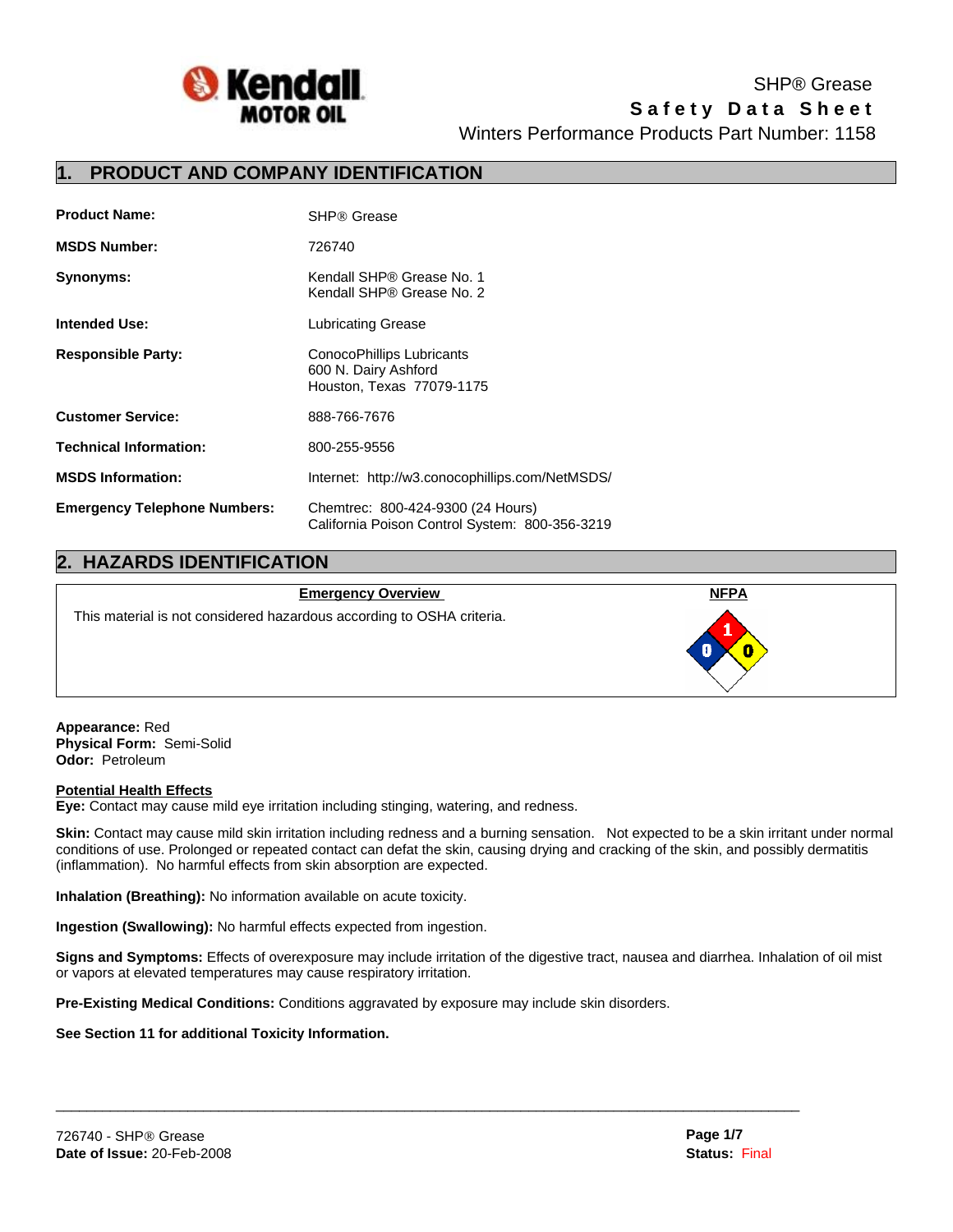# **3. COMPOSITION / INFORMATION ON INGREDIENTS**

| <b>Component</b>               | CAS                | Concentration (wt %) |  |
|--------------------------------|--------------------|----------------------|--|
| Lubricant Base Oil (Petroleum) | VARIOUS            | <60                  |  |
| Additives                      | <b>PROPRIETARY</b> | >40                  |  |

# **4. FIRST AID MEASURES**

**Eye:** If irritation or redness develops from exposure, flush eyes with clean water. If symptoms persist, seek medical attention.

 $\mathcal{L}_\mathcal{L} = \{ \mathcal{L}_\mathcal{L} = \{ \mathcal{L}_\mathcal{L} = \{ \mathcal{L}_\mathcal{L} = \{ \mathcal{L}_\mathcal{L} = \{ \mathcal{L}_\mathcal{L} = \{ \mathcal{L}_\mathcal{L} = \{ \mathcal{L}_\mathcal{L} = \{ \mathcal{L}_\mathcal{L} = \{ \mathcal{L}_\mathcal{L} = \{ \mathcal{L}_\mathcal{L} = \{ \mathcal{L}_\mathcal{L} = \{ \mathcal{L}_\mathcal{L} = \{ \mathcal{L}_\mathcal{L} = \{ \mathcal{L}_\mathcal{$ 

**Skin:** Remove contaminated shoes and clothing and cleanse affected area(s) thoroughly by washing with mild soap and water or a waterless hand cleaner. If irritation or redness develops and persists, seek medical attention.

**Inhalation (Breathing):** If respiratory symptoms develop, move victim away from source of exposure and into fresh air. If symptoms persist, seek medical attention.

**Ingestion (Swallowing):** First aid is not normally required; however, if swallowed and symptoms develop, seek medical attention.

**Notes to Physician:** High-pressure hydrocarbon injection injuries may produce substantial necrosis of underlying tissue despite an innocuous appearing external wound. Often these injuries require extensive emergency surgical debridement and all injuries should be evaluated by a specialist in order to assess the extent of injury.

# **5. FIRE-FIGHTING MEASURES**

### **NFPA 704 Hazard Class**

**Health:** 0 **Flammability:** 1 **Instability:** 0 (0-Minimal, 1-Slight, 2-Moderate, 3-Serious, 4-Severe)

**Unusual Fire & Explosion Hazards:** This material may burn, but will not ignite readily. If container is not properly cooled, it can rupture in the heat of a fire.

**Extinguishing Media:** Dry chemical, carbon dioxide, foam, or water spray is recommended. Water or foam may cause frothing of materials heated above 212°F. Carbon dioxide can displace oxygen. Use caution when applying carbon dioxide in confined spaces.

**Fire Fighting Instructions:** For fires beyond the incipient stage, emergency responders in the immediate hazard area should wear bunker gear. When the potential chemical hazard is unknown, in enclosed or confined spaces, or when explicitly required by DOT, a self contained breathing apparatus should be worn. In addition, wear other appropriate protective equipment as conditions warrant (see Section 8).

Isolate immediate hazard area and keep unauthorized personnel out. Stop spill/release if it can be done with minimal risk. Move undamaged containers from immediate hazard area if it can be done with minimal risk. Water spray may be useful in minimizing or dispersing vapors and to protect personnel. Cool equipment exposed to fire with water, if it can be done with minimal risk. Avoid spreading burning liquid with water used for cooling purposes.

### **See Section 9 for Flammable Properties including Flash Point and Flammable (Explosive) Limits**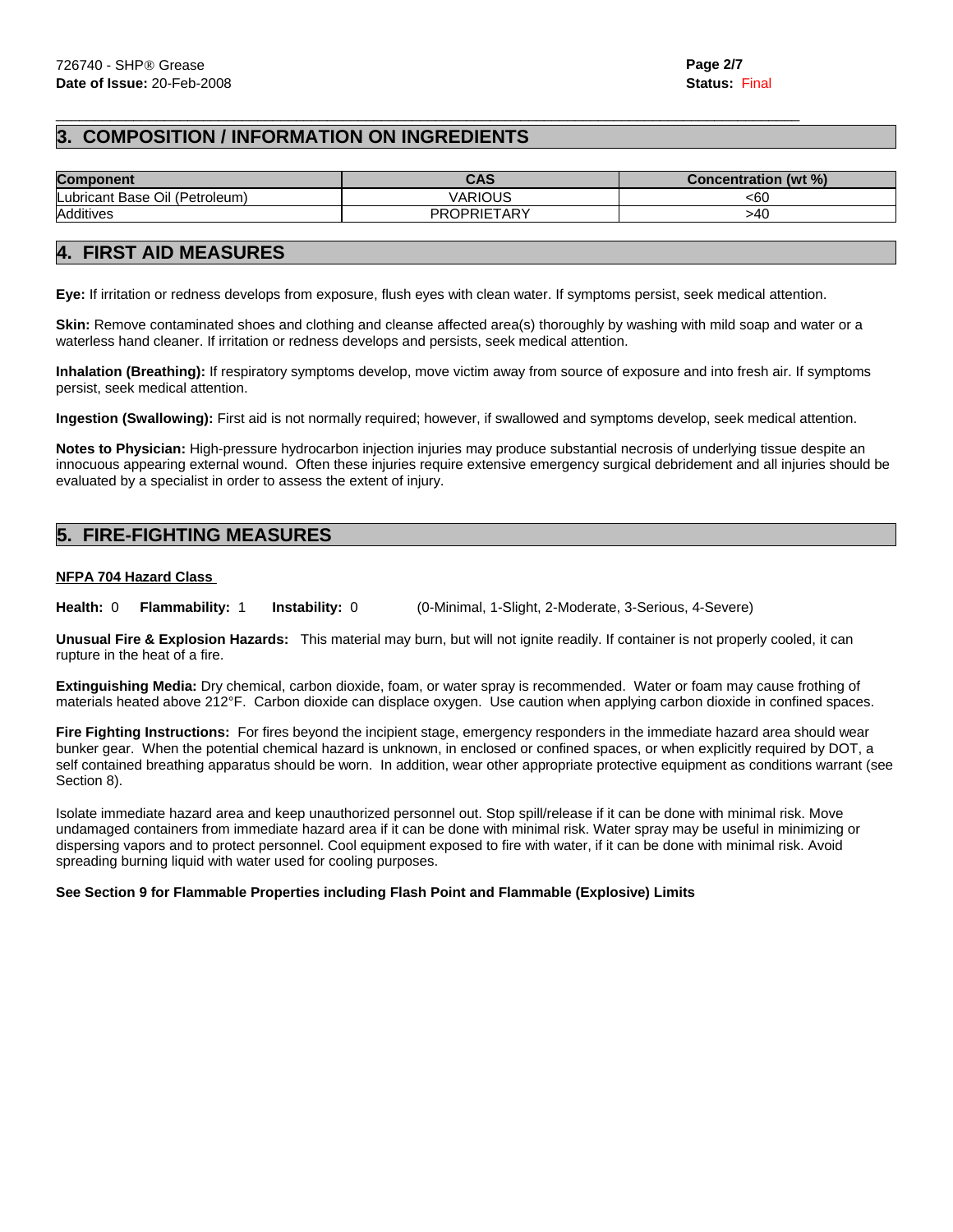# **6. ACCIDENTAL RELEASE MEASURES**

**Personal Precautions:** This material may burn, but will not ignite readily. Keep all sources of ignition away from spill/release. The use of explosion-proof electrical equipment is recommended. Stay upwind and away from spill/release. Notify persons down wind of the spill/release, isolate immediate hazard area and keep unauthorized personnel out. Wear appropriate protective equipment, including respiratory protection, as conditions warrant (see Section 8). See Sections 2 and 7 for additional information on hazards and precautionary measures.

 $\mathcal{L}_\mathcal{L} = \{ \mathcal{L}_\mathcal{L} = \{ \mathcal{L}_\mathcal{L} = \{ \mathcal{L}_\mathcal{L} = \{ \mathcal{L}_\mathcal{L} = \{ \mathcal{L}_\mathcal{L} = \{ \mathcal{L}_\mathcal{L} = \{ \mathcal{L}_\mathcal{L} = \{ \mathcal{L}_\mathcal{L} = \{ \mathcal{L}_\mathcal{L} = \{ \mathcal{L}_\mathcal{L} = \{ \mathcal{L}_\mathcal{L} = \{ \mathcal{L}_\mathcal{L} = \{ \mathcal{L}_\mathcal{L} = \{ \mathcal{L}_\mathcal{$ 

**Environmental Precautions:** Stop spill/release if it can be done with minimal risk. Prevent spilled material from entering sewers, storm drains, other unauthorized drainage systems, and natural waterways. Use water sparingly to minimize environmental contamination and reduce disposal requirements. Spills into or upon navigable waters, the contiguous zone, or adjoining shorelines that cause a sheen or discoloration on the surface of the water, may require notification of the National Response Center (phone number 800-424- 8802).

**Methods for Containment and Clean-Up:** Notify fire authorities and appropriate federal, state, and local agencies. Immediate cleanup of any spill is recommended. Dike far ahead of spill for later recovery or disposal. Absorb spill with inert material such as sand or vermiculite, and place in suitable container for disposal.

# **7. HANDLING AND STORAGE**

**Precautions for safe handling:** Wash thoroughly after handling. Use good personal hygiene practices and wear appropriate personal protective equipment.

High pressure injection of hydrocarbon fuels, hydraulic oils or greases under the skin may have serious consequences even though no symptoms or injury may be apparent. This can happen accidentally when using high pressure equipment such as high pressure grease guns, fuel injection apparatus or from pinhole leaks in tubing of high pressure hydraulic oil equipment.

Do not enter confined spaces such as tanks or pits without following proper entry procedures such as ASTM D-4276 and 29CFR 1910.146. Do not wear contaminated clothing or shoes.

"Empty" containers retain residue and may be dangerous. Do not pressurize, cut, weld, braze, solder, drill, grind, or expose such containers to heat, flame, sparks, or other sources of ignition. They may explode and cause injury or death. "Empty" drums should be completely drained, properly bunged, and promptly shipped to the supplier or a drum reconditioner. All containers should be disposed of in an environmentally safe manner and in accordance with governmental regulations. Before working on or in tanks which contain or have contained this material, refer to OSHA regulations, ANSI Z49.1, and other references pertaining to cleaning, repairing, welding, or other contemplated operations.

**Conditions for safe storage:** Keep container(s) tightly closed. Use and store this material in cool, dry, well-ventilated areas away from heat and all sources of ignition. Store only in approved containers. Keep away from any incompatible material (see Section 10). Protect container(s) against physical damage.

# **8. EXPOSURE CONTROLS / PERSONAL PROTECTION**

| <b>Component</b>               | <b>ACGIH</b>                               | <b>OSHA</b>                                          | Other: |
|--------------------------------|--------------------------------------------|------------------------------------------------------|--------|
| Lubricant Base Oil (Petroleum) | TWA: $5mq/m3$<br>STEL: $10 \text{ mg/m}^3$ | TWA: $5 \text{ mg/m}^3$<br>as Oil Mist, if generated | $--$   |
|                                | as Oil Mist, if generated                  |                                                      |        |

**Note: State, local or other agencies or advisory groups may have established more stringent limits. Consult an industrial hygienist or similar professional, or your local agencies, for further information.** 

**Engineering controls:** If current ventilation practices are not adequate to maintain airborne concentrations below the established exposure limits, additional engineering controls may be required.

### **Personal Protective Equipment (PPE):**

 **Eye/Face:** The use of eye protection that meets or exceeds ANSI Z.87.1 is recommended to protect against potential eye contact, irritation, or injury. Depending on conditions of use, a face shield may be necessary.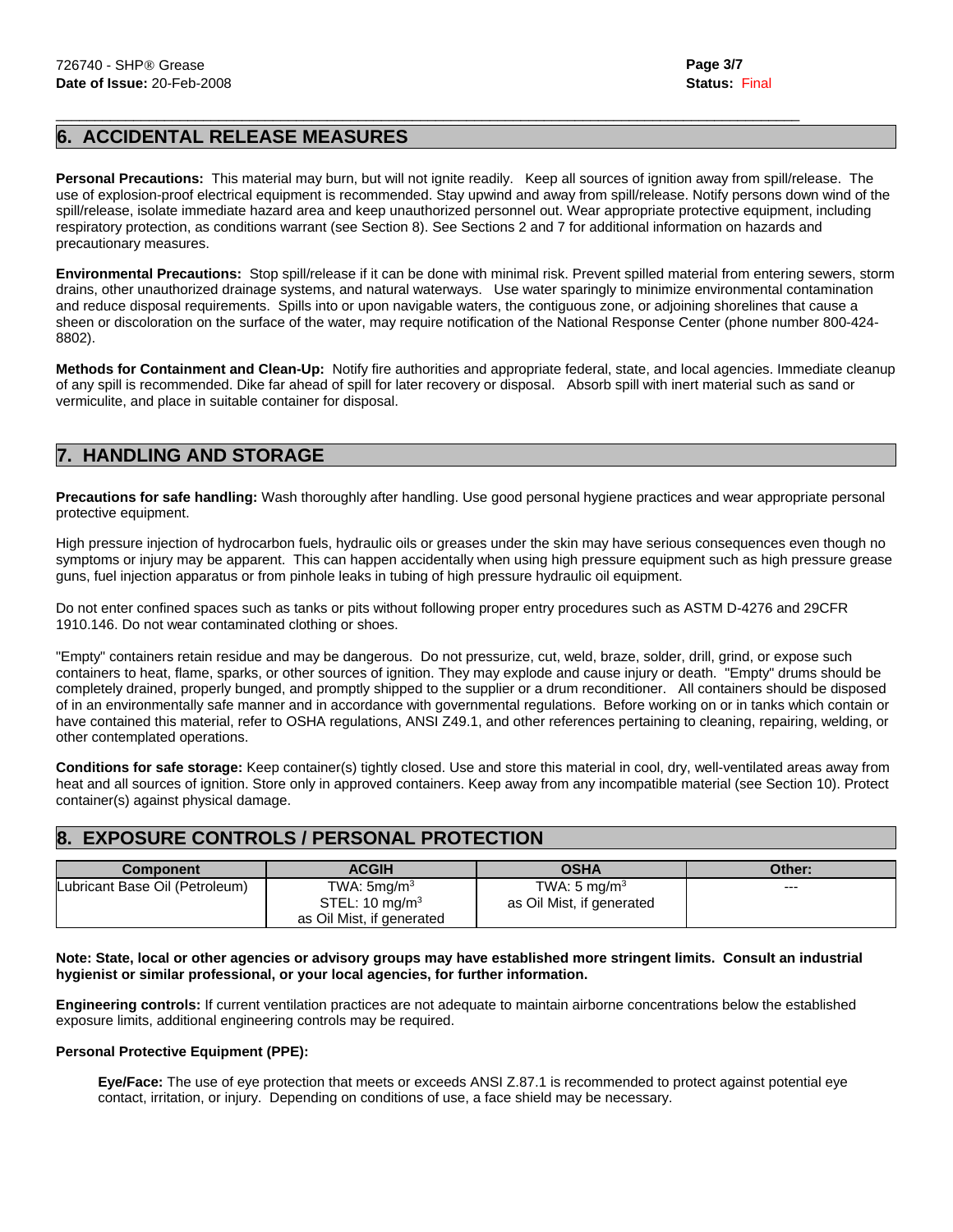**Skin:** The use of skin protection is not normally required; however, good industrial hygiene practice suggests the use of gloves or other appropriate skin protection whenever working with chemicals. The use of gloves impervious to the specific material handled is advised to prevent skin contact. Users should check with manufacturers to confirm the performance of their products. Suggested protective materials: Nitrile.

 **Respiratory:** Respiratory protection is not normally required under intended conditions of use. Emergencies or conditions that could result in significant airborne exposures may require the use of NIOSH approved respiratory protection. An industrial hygienist or other appropriate health and safety professional should be consulted for specific guidance under these situations.

**Suggestions provided in this section for exposure control and specific types of protective equipment are based on readily available information. Users should consult with the specific manufacturer to confirm the performance of their protective equipment. Specific situations may require consultation with industrial hygiene, safety, or engineering professionals.** 

 $\mathcal{L}_\mathcal{L} = \{ \mathcal{L}_\mathcal{L} = \{ \mathcal{L}_\mathcal{L} = \{ \mathcal{L}_\mathcal{L} = \{ \mathcal{L}_\mathcal{L} = \{ \mathcal{L}_\mathcal{L} = \{ \mathcal{L}_\mathcal{L} = \{ \mathcal{L}_\mathcal{L} = \{ \mathcal{L}_\mathcal{L} = \{ \mathcal{L}_\mathcal{L} = \{ \mathcal{L}_\mathcal{L} = \{ \mathcal{L}_\mathcal{L} = \{ \mathcal{L}_\mathcal{L} = \{ \mathcal{L}_\mathcal{L} = \{ \mathcal{L}_\mathcal{$ 

# **9. PHYSICAL AND CHEMICAL PROPERTIES**

**Note:** Unless otherwise stated, values are determined at 20°C (68°F) and 760 mm Hg (1 atm). Data represent typical values and are not intended to be specifications.

| Red<br>Appearance:                                          |  |
|-------------------------------------------------------------|--|
| <b>Physical Form:</b><br>Semi-Solid                         |  |
| Odor:<br>Petroleum                                          |  |
| <b>Odor Threshold:</b><br>No data                           |  |
| Not applicable<br>pH:                                       |  |
| $<$ 0.01 mm Hq<br>Vapor Pressure:                           |  |
| Vapor Density (air=1):<br>> 5                               |  |
| <b>Boiling Point/Range:</b><br>No data                      |  |
| <b>Melting/Freezing Point:</b><br>No data                   |  |
| <b>Solubility in Water:</b><br>$< 0.1\%$                    |  |
| No data<br>Partition Coefficient (n-octanol/water) (Kow):   |  |
| <b>Specific Gravity:</b><br>$0.96 \ @ 60\degree$ F (15.6°C) |  |
| <b>Bulk Density:</b><br>8.0 lbs/gal                         |  |
| <b>Percent Volatile:</b><br>Negligible                      |  |
| <b>Evaporation Rate (nBuAc=1):</b><br>< 0.01                |  |
| <b>Flash Point:</b><br>435°F / 224°C                        |  |
| Cleveland Open Cup (COC), ASTM D92<br><b>Test Method:</b>   |  |
| No data<br>LEL (vol % in air):                              |  |
| UEL (vol % in air):<br>No data                              |  |
| <b>Autoignition Temperature:</b><br>No data                 |  |

# **10. STABILITY AND REACTIVITY**

**Stability:** Stable under normal ambient and anticipated conditions of storage and handling.

**Conditions to Avoid:** Extended exposure to high temperatures can cause decomposition.

**Materials to Avoid (Incompatible Materials):** Avoid contact with strong oxidizing agents.

**Hazardous Decomposition Products:** Combustion can yield oxides of carbon, nitrogen and sulfur.

**Hazardous Polymerization:** Not known to occur.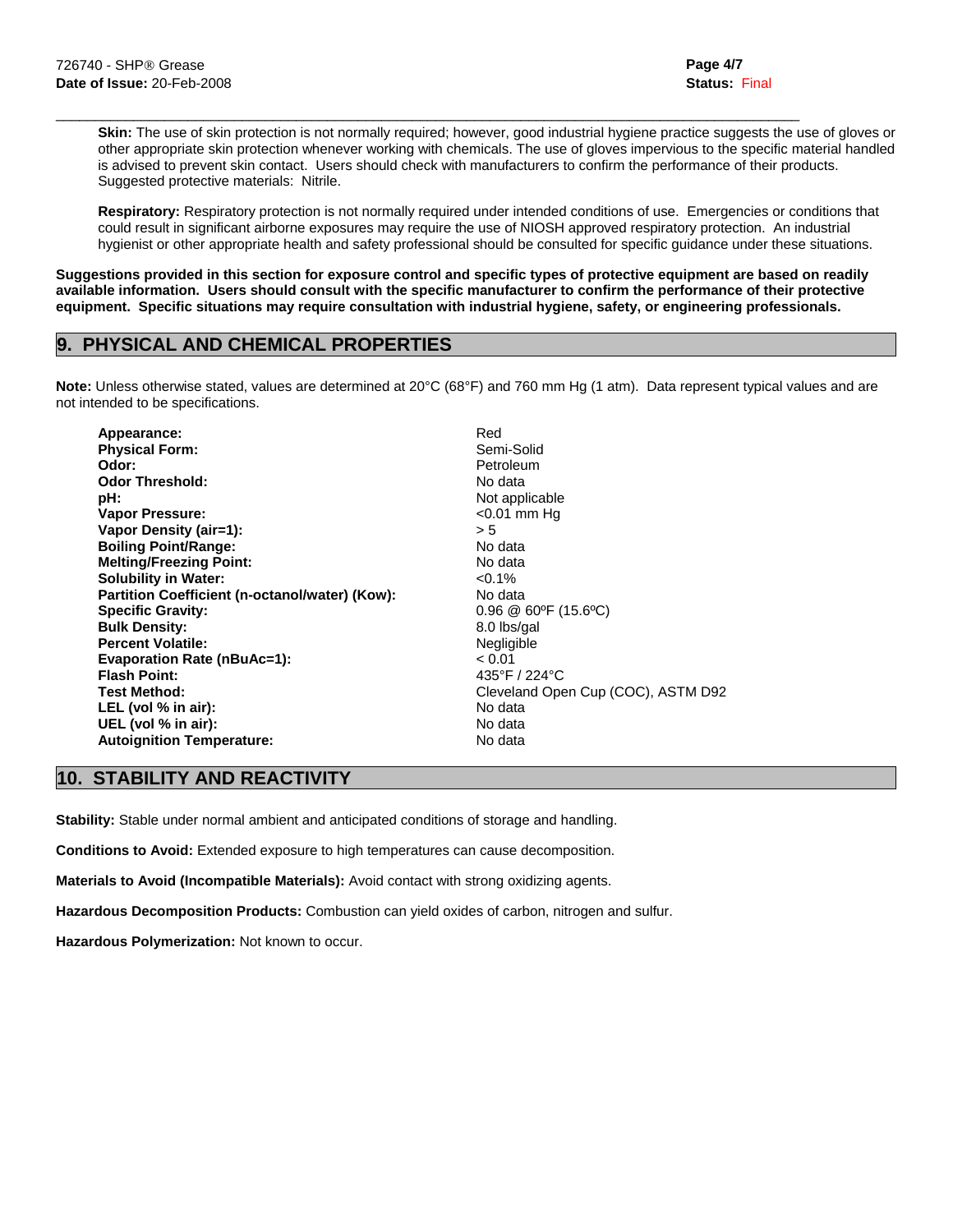**Page 5/7 Status:** Final

# **10XICOLOGICAL INFORMATION**

#### **Chronic Data:**

### **Lubricant Base Oil (Petroleum)**

 *Carcinogenicity:* The petroleum base oils contained in this product have been highly refined by a variety of processes including severe hydrocracking/hydroprocessing to reduce aromatics and improve performance characteristics. All of the oils meet the IP-346 criteria of less than 3 percent PAH's and are not considered carcinogens by NTP, IARC, or OSHA.

 $\mathcal{L}_\mathcal{L} = \{ \mathcal{L}_\mathcal{L} = \{ \mathcal{L}_\mathcal{L} = \{ \mathcal{L}_\mathcal{L} = \{ \mathcal{L}_\mathcal{L} = \{ \mathcal{L}_\mathcal{L} = \{ \mathcal{L}_\mathcal{L} = \{ \mathcal{L}_\mathcal{L} = \{ \mathcal{L}_\mathcal{L} = \{ \mathcal{L}_\mathcal{L} = \{ \mathcal{L}_\mathcal{L} = \{ \mathcal{L}_\mathcal{L} = \{ \mathcal{L}_\mathcal{L} = \{ \mathcal{L}_\mathcal{L} = \{ \mathcal{L}_\mathcal{$ 

#### **Acute Data:**

| <b>Component</b>                            | <b>LD50</b>      | LD50           | C <sub>ED</sub> |
|---------------------------------------------|------------------|----------------|-----------------|
|                                             | )ral             | $\blacksquare$ | -can            |
| Lubricant '<br>. (Petroleum)<br>Oil<br>Base | n/kn<br>"NL<br>. | a/ka           | data<br>N0      |

# **12. ECOLOGICAL INFORMATION**

Lubricant oil basestocks are complex mixtures of hydrocarbons (primarily branched chain alkanes and cycloalkanes) ranging in carbon number from C15 to C50. The aromatic hydrocarbon content of these mixtures varies with the severity of the refining process. White oils have negligible levels of aromatic hydrocarbons, whereas significant proportions are found in unrefined basestocks. Olefins are found only at very low concentrations. Volatilization is not significant after release of lubricating oil basestocks to the environment due to the very low vapor pressure of the hydrocarbon constituents. In water, lubricating oil basestocks will float and will spread at a rate that is viscosity dependent. Water solubilities are very low and dispersion occurs mainly from water movement with adsorption by sediment being the major fate process. In soil, lubricating oil basestocks show little mobility and adsorption is the predominant physical process.

Both acute and chronic ecotoxicity studies have been conducted on lubricant base oils. Results indicate that the acute aquatic toxicities to fish, Daphnia, Ceriodaphnia and algal species are above 1000 mg/l using either water accommodated fractions or oil in water dispersions. Since lubricant base oils mainly contain hydrocarbons having carbon numbers in the range C15 to C50, it is predicted that acute toxicity would not be observed with these substances due to low water solubility. Results from chronic toxicity tests show that the no observed effect level (NOEL) usually exceeds 1000 mg/l for lubricant base oils with the overall weight of experimental evidence leading to the conclusion that lubricant base oils do not cause chronic toxicity to fish and invertebrates.

Large volumes spills of lubricant base oils into water will produce a layer of undissolved oil on the water surface that will cause direct physical fouling of organisms and may interfere with surface air exchange resulting in lower levels of dissolved oxygen. Petroleum products have also been associated with causing taint in fish even when the latter are caught in lightly contaminated environments. Highly refined base oils sprayed onto the surface of eggs will result in a failure to hatch.

Extensive experience from laboratory and field trials in a wide range of crops has confirmed that little or no damage is produced as a result of either aerosol exposure or direct application of oil emulsion to the leaves of crop plants. Base oils incorporated into soil have resulted in little or no adverse effects on seed germination and plant growth at contamination rates up to 4%.

# **13. DISPOSAL CONSIDERATIONS**

The generator of a waste is always responsible for making proper hazardous waste determinations and needs to consider state and local requirements in addition to federal regulations.

This material, if discarded as produced, would not be a federally regulated RCRA "listed" hazardous waste and is not believed to exhibit characteristics of hazardous waste. See Sections 7 and 8 for information on handling, storage and personal protection and Section 9 for physical/chemical properties. It is possible that the material as produced contains constituents which are not required to be listed in the MSDS but could affect the hazardous waste determination. Additionally, use which results in chemical or physical change of this material could subject it to regulation as a hazardous waste.

This material under most intended uses would become "Used Oil" due to contamination by physical or chemical impurities. Whenever possible, Recycle Used Oil in accordance with applicable federal and state or local regulations. Container contents should be completely used and containers should be emptied prior to discard.

### **14. TRANSPORTATION INFORMATION**

### **U.S. Department of Transportation (DOT)**

**Shipping Description:** Not regulated

**Note:** If shipped by land in a packaging having a capacity of 3,500 gallons or more, the provisions of 49 CFR, Part 130 apply. (Contains oil)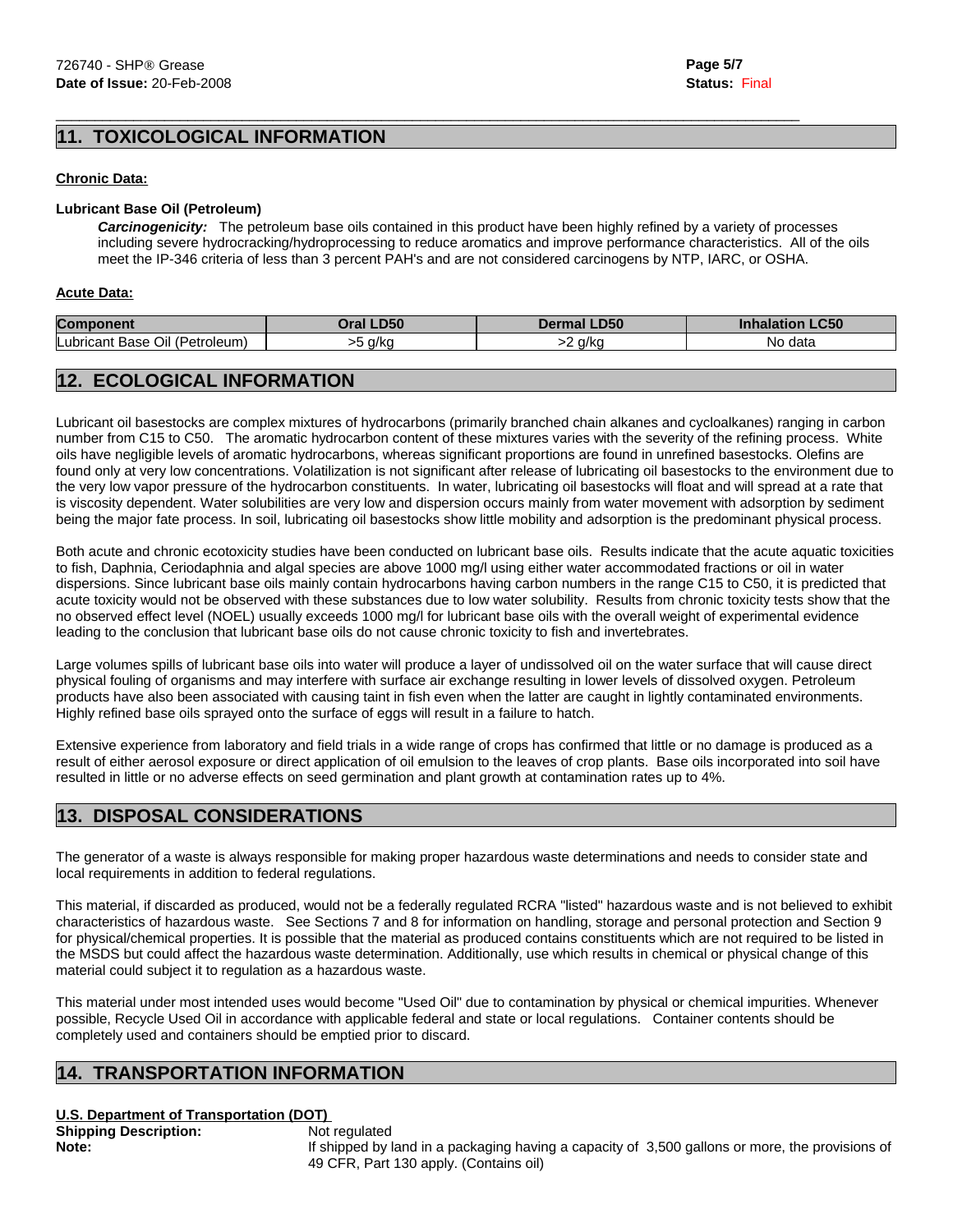# **14. TRANSPORTATION INFORMATION**

| International Maritime Dangerous Goods (IMDG) |                                                               |  |
|-----------------------------------------------|---------------------------------------------------------------|--|
| <b>Shipping Description:</b>                  | Not regulated                                                 |  |
| Note:                                         | Federal compliance requirements may apply. See 49 CFR 171.12. |  |
|                                               |                                                               |  |

 $\mathcal{L}_\mathcal{L} = \{ \mathcal{L}_\mathcal{L} = \{ \mathcal{L}_\mathcal{L} = \{ \mathcal{L}_\mathcal{L} = \{ \mathcal{L}_\mathcal{L} = \{ \mathcal{L}_\mathcal{L} = \{ \mathcal{L}_\mathcal{L} = \{ \mathcal{L}_\mathcal{L} = \{ \mathcal{L}_\mathcal{L} = \{ \mathcal{L}_\mathcal{L} = \{ \mathcal{L}_\mathcal{L} = \{ \mathcal{L}_\mathcal{L} = \{ \mathcal{L}_\mathcal{L} = \{ \mathcal{L}_\mathcal{L} = \{ \mathcal{L}_\mathcal{$ 

**International Civil Aviation Org. / International Air Transport Assoc. (ICAO/IATA) UN/ID #:** Not regulated

|                                 | LTD.<br>. QTY | <b>Passenger Aircraft</b> | <b>Cargo Aircraft Only</b> |
|---------------------------------|---------------|---------------------------|----------------------------|
| <b>Packaging Instruction #:</b> | $--$          | $--$                      | $- - -$                    |
| Max. Net Qty.<br>Per Package:   | $- - -$       | $--$                      | $- - -$                    |

## **15. REGULATORY INFORMATION**

#### **CERCLA/SARA - Section 302 Extremely Hazardous Substances and TPQs (in pounds):**

This material does not contain any chemicals subject to the reporting requirements of SARA 302 and 40 CFR 372.

#### **CERCLA/SARA - Section 311/312 (Title III Hazard Categories)**

| <b>Acute Health:</b>    | N٥ |
|-------------------------|----|
| <b>Chronic Health:</b>  | Nο |
| Fire Hazard:            | Nο |
| <b>Pressure Hazard:</b> | Nο |
| <b>Reactive Hazard:</b> | N٥ |

#### **CERCLA/SARA - Section 313 and 40 CFR 372:**

This material does not contain any chemicals subject to the reporting requirements of SARA 313 and 40 CFR 372.

#### **EPA (CERCLA) Reportable Quantity (in pounds):**

This material does not contain any chemicals with CERCLA Reportable Quantities.

#### **California Proposition 65:**

This material does not contain any chemicals which are known to the State of California to cause cancer, birth defects or other reproductive harm at concentrations that trigger the warning requirements of California Proposition 65.

#### **Canadian Regulations:**

This product has been classified in accordance with the hazard criteria of the Controlled Products Regulations (CPR) and the MSDS contains all the information required by the Regulations.

 WHMIS Hazard Class None

#### **National Chemical Inventories:**

All components are either listed on the US TSCA Inventory, or are not regulated under TSCA. All components are either on the DSL, or are exempt from DSL listing requirements.

### **U.S. Export Control Classification Number:** EAR99

### **16. OTHER INFORMATION**

**Issue Date:** 20-Feb-2008 **Status:** Final **Previous Issue Date:** 28-Jan-2005 **Revised Sections or Basis for Revision:** NFPA ratings (Section 2)

Personal Protective Equipment (Section 8) Environmental hazards (Section 12)

**MSDS Number:** 726740